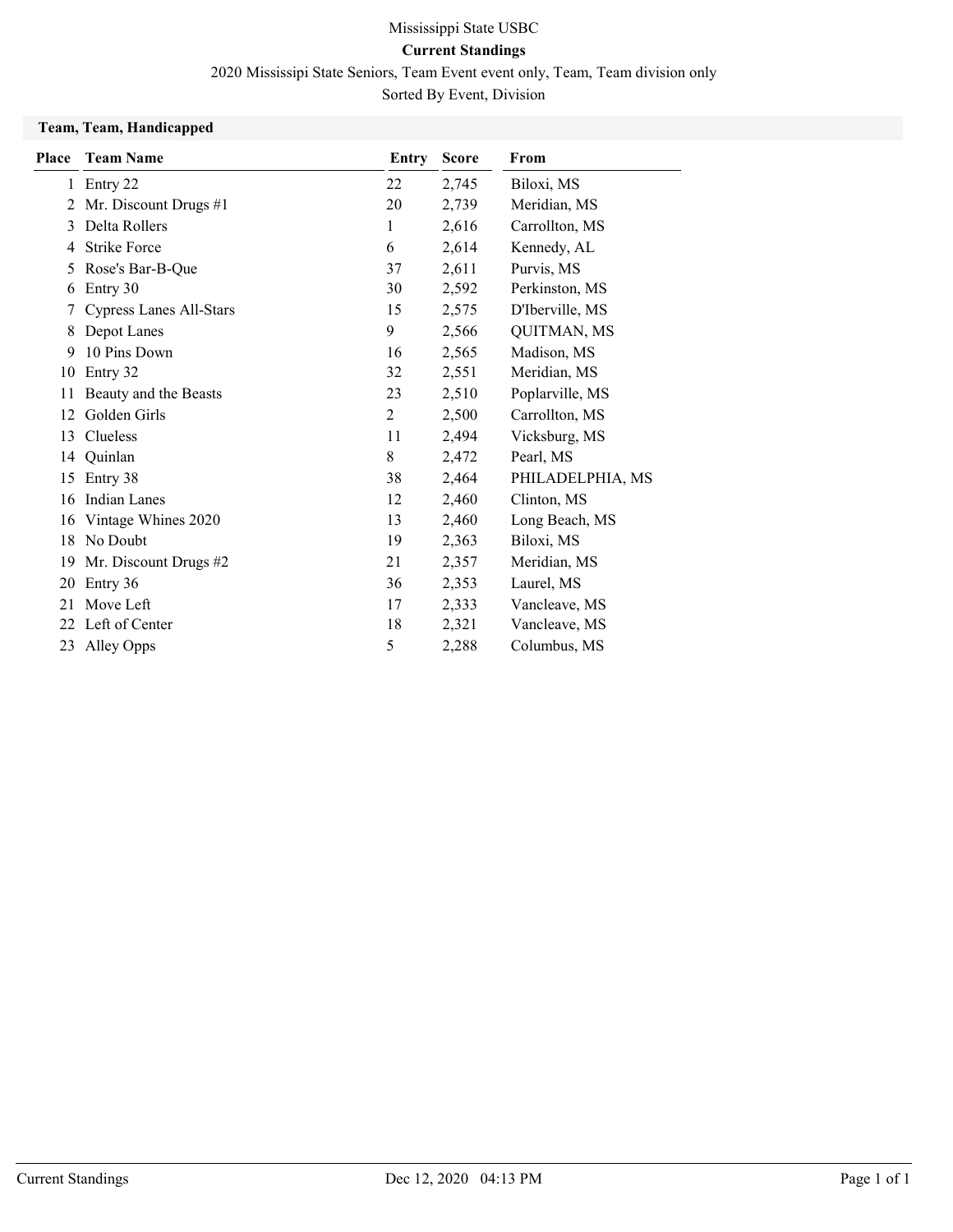### Current Standings

2020 Mississipi State Seniors, Doubles Event event only, Doubles, Doubles division only

Sorted By Event, Division

#### Doubles, Doubles, Handicapped

| Place | <b>Team Name</b>                                   | Entry          | <b>Score</b> | From               |
|-------|----------------------------------------------------|----------------|--------------|--------------------|
|       | 1 Rose Mike A. \ Hughes David L.                   | 37             | 1,439        | Purvis, MS         |
|       | 2 Rose Mike A. \Cooper Darrell A.                  | 26             | 1,405        | Purvis, MS         |
| 3     | Sprinkle David J. \ Maynard Randy B.               | 25             | 1,403        | Long Beach, MS     |
|       | 4 Mauldin Michael F. \ Boone Kenneth L.            | 41             | 1,402        | Soso, MS           |
|       | 5 Foster Guy W. \Cooper Darrell A.                 | 37             | 1,397        | Purvis, MS         |
| 6     | Quinlan John E. \ Maxwell John A.                  | $8\,$          | 1,387        | Pearl, MS          |
| 7     | Thomas Ronnie \ Mendiola Jesse                     | 24             | 1,379        | Meridian, MS       |
|       | 8 Enterkin Beverly \ Miller Pete D.                | 9              | 1,366        | QUITMAN, MS        |
| 9     | Daniels Michael J. \Orr Terry R.                   | 22             | 1,365        | Biloxi, MS         |
|       | 10 Hancock David D. \Hawkins Lou K.                | 15             | 1,353        | D'Iberville, MS    |
|       | 11 Sprinkle David J. \Maynard Randy B.             | 40             | 1,352        | Long Beach, MS     |
|       | 12 McKay William (Bill) \ Hunt Scott A.            | 8              | 1,351        | Pearl, MS          |
| 13    | Maynard Randy B. \Lee Sibley P.                    | 3              | 1,350        | Diamondhead, MS    |
|       | 14 Conway David N. \ Braun James D.                | 22             | 1,348        | Biloxi, MS         |
|       | 15 Nelson David A. \Martin Richard H. Jr           | 33             | 1,347        | Lucedale, MS       |
|       | 15 Wright James M. \Fiala Andrew F. III            | 36             | 1,347        | Laurel, MS         |
|       | 17 Potash Glenda \ Potash Rick B.                  | 6              | 1,324        | Kennedy, AL        |
|       | 18 Witt Michael J. \Ladner Nolan F.                | 30             | 1,322        | Perkinston, MS     |
|       | 19 Atwood Marcus A. \Chase Edward (Bobby)<br>W. IV | 12             | 1,318        | Clinton, MS        |
|       | 20 Blount Joey \ Savoy Milton W.                   | 9              | 1,317        | <b>QUITMAN, MS</b> |
|       | 21 Butler Louis H. \ Pitre Simon A. Jr             | 13             | 1,316        | Long Beach, MS     |
|       | 22 Rose Mike A. \Cooper Darrell A.                 | 26             | 1,315        | Purvis, MS         |
|       | 23 Whitcomb Brenda T. \ Whitcomb Stanley           | 39             | 1,309        | Richland, MS       |
| 24    | Topcik Alan C. \Thomas Ronnie                      | 24             | 1,307        | Meridian, MS       |
| 25    | Fitzpatrick Christine R. \Campbell Michael         | 23             | 1,306        | Poplarville, MS    |
|       | 26 Riggen Jeffrey D. \ Ziething David A.           | 38             | 1,294        | PHILADELPHIA, MS   |
| 27    | Smith Ernest L. \ Mendiola Jesse                   | 24             | 1,293        | Meridian, MS       |
| 28    | Copeland M A. \ Mendiola Jesse                     | 21             | 1,291        | Meridian, MS       |
| 29    | Taylor Bonnie \ Leblanc Cheryl                     | $\overline{2}$ | 1,288        | Carrollton, MS     |
| 30    | Johnson Robert J. \ Grimes James (Lanny) L.<br>Sr  | 28             | 1,283        | Pearl, MS          |
|       | 30 Pettit James W. \Atwood Tony M.                 | 12             | 1,283        | Clinton, MS        |
|       | 32 Jefferson Bob \ Williams Anthony F. Sr          | 16             | 1,279        | Madison, MS        |
|       | 33 Parker John H. \Thomas Ronnie                   | 27             | 1,278        | Meridian, MS       |
|       | 34 Lee Philip D. \ Wentworth Allen P.              | 15             | 1,276        | D'Iberville, MS    |
| 35    | Jennings Mark \ Goss Bobby D.                      | 1              | 1,272        | Carrollton, MS     |
|       | 36 Carter Johnny E. \Copeland M A.                 | 20             | 1,271        | Meridian, MS       |
| 37    | Hicks Art \ Sanders James L.                       | 1              | 1,265        | Carrollton, MS     |
| 38    | Anderson Teresa W. \ Witt Cynthia L.               | 30             | 1,253        | Perkinston, MS     |
|       | 39 Parker John H. \ Walker James Q.                | 27             | 1,244        | Meridian, MS       |
| 39.   | Parker John H. \ Mendiola Jesse                    | 27             | 1,244        | Meridian, MS       |
| 41    | Clark Harold \ Bond Willam E. Sr                   | 17             | 1,231        | Vancleave, MS      |
| 41    | Clark Jane \ Bond Janis D.                         | 18             | 1,231        | Vancleave, MS      |
| 43    | Taylor Mary A. \Taylor Kevin M.                    | 6              | 1,226        | Kennedy, AL        |
|       | 44 Walters Gregory J. Sr \ Parker Aaron            | 23             | 1,225        | Poplarville, MS    |
| 45    | Fike Gordon K. \Fike Bill                          | 29             | 1,224        | Merridian, MS      |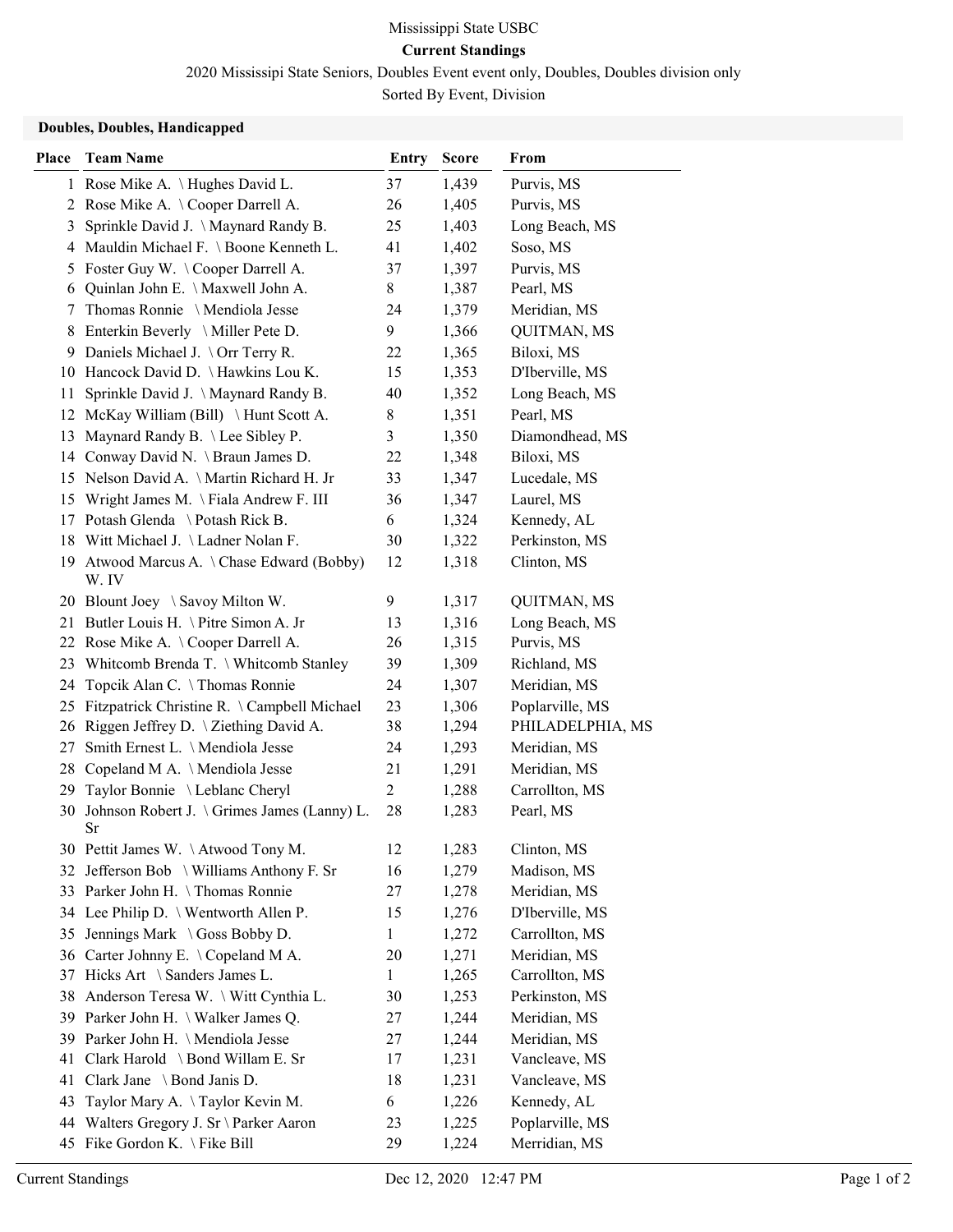# Current Standings

2020 Mississipi State Seniors, Doubles Event event only, Doubles, Doubles division only

Sorted By Event, Division

### Doubles, Doubles, Handicapped

| Place | <b>Team Name</b>                                           | Entry | <b>Score</b> | From             |
|-------|------------------------------------------------------------|-------|--------------|------------------|
|       | 45 Smith Gregory L. \Yeager David W.                       | 10    | 1,224        | Pascagoula, MS   |
| 47    | Sellman Niel W. \ Cromeans Willie                          | 7     | 1,217        | Hamilton, AL     |
| 48    | Strange Jackie G. \ Wilbanks Thomas E.                     | 35    | 1,207        | Vicksburg, MS    |
| 49    | Sanders Pam \ Burchfield Wanda F.                          | 2     | 1,196        | Carrollton, MS   |
| 50    | Mendiola Jesse \ Walker James Q.                           | 20    | 1,193        | Meridian, MS     |
| 51    | Shannon Carl \ Potate Tommy C.                             | 21    | 1,184        | Meridian, MS     |
| 52    | Schaefer Sara B. \ Hall Chrissie F.                        | 18    | 1,180        | Vancleave, MS    |
| 53    | Savoy Milton W. \ Miller Pete D.                           | 38    | 1,174        | PHILADELPHIA, MS |
|       | 54 Ponson Beatrice M. \Ostenson Terry A.                   | 19    | 1,163        | Biloxi, MS       |
| 55    | Crews Donna M. \ Lynch Debra M.                            | 11    | 1,158        | Vicksburg, MS    |
| 56    | Schaefer Robert A. \Hall Michael J.                        | 17    | 1,151        | Vancleave, MS    |
| 57    | Whitcomb Brenda T. \ Whitcomb Stanley                      | 16    | 1,150        | Madison, MS      |
| 58    | Bruister Herbert C. \ Copeland M A.                        | 20    | 1,148        | Meridian, MS     |
| 59    | Hyver Karen A $\mathcal{H}$ Hyver Lester E.                | 5     | 1,143        | Columbus, MS     |
| 60    | Murrell Donald A. \ Barnes Edna M.                         | 34    | 1,138        | Long Beach, MS   |
| 61    | Cheatwood Randall S. $\setminus$ Coots William (Tom)<br>T. | 11    | 1,126        | Vicksburg, MS    |
| 62    | Titus Maximillian J. \ Parent Kenneth A. Jr                | 13    | 1,120        | Long Beach, MS   |
| 63    | Johnston Aracelis (Sally) \Johnston John P.                | 34    | 1,104        | Long Beach, MS   |
| 64    | Denison Mark T. \Matusiak Susan A.                         | 5     | 1,094        | Columbus, MS     |
| 65    | Brady Joan E. \ Vuyovich Kelly R.                          | 14    | 1,071        | Petal, MS        |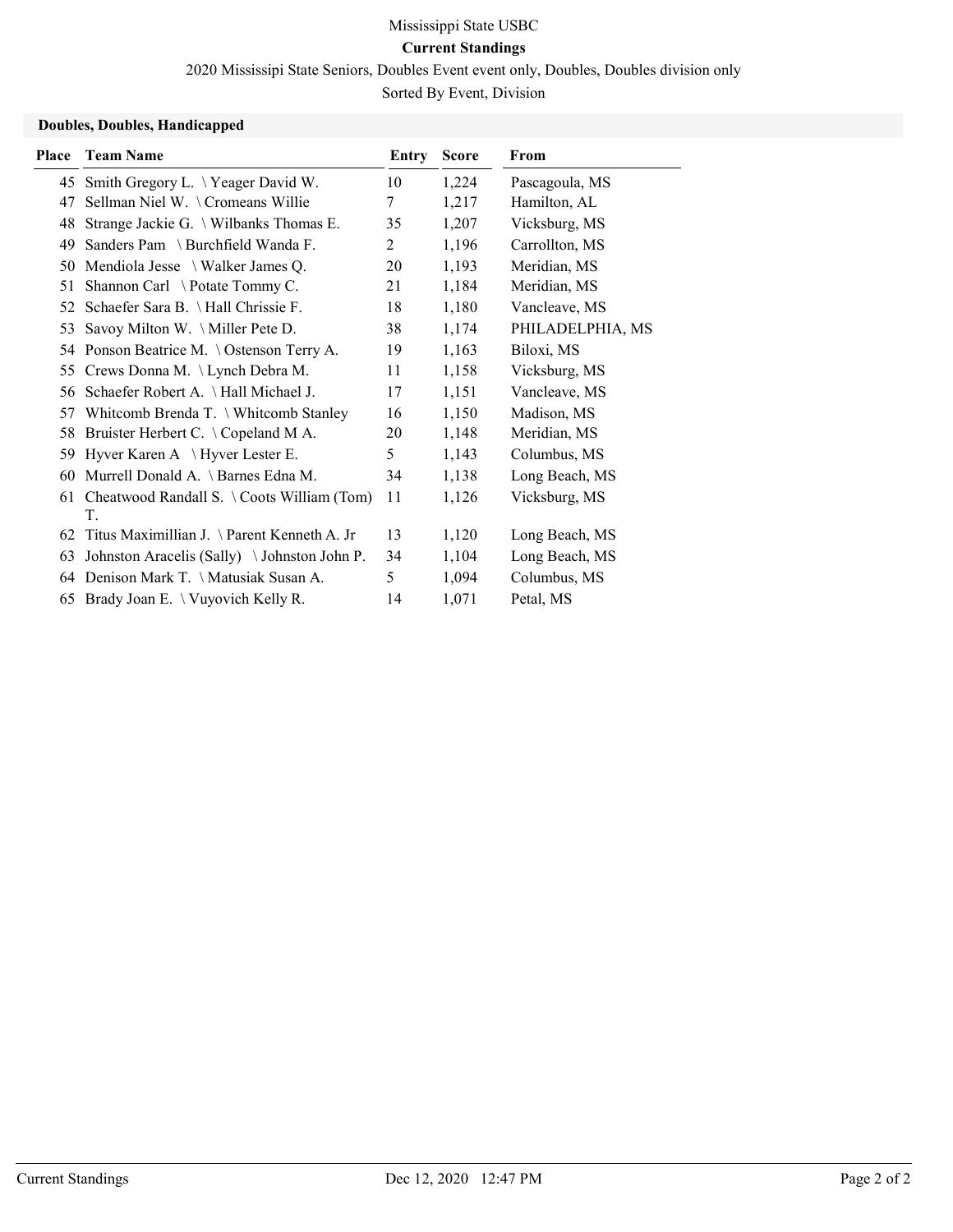### Current Standings

2020 Mississipi State Seniors, Singles Event event only, Singles, Singles division only

Sorted By Event, Division

#### Singles, Singles, Handicapped

| <b>Place</b> | <b>Team Name</b>            | <b>Entry</b>   | <b>Score</b> | From               |
|--------------|-----------------------------|----------------|--------------|--------------------|
| 1            | Wilbanks Thomas E.          | 35             | 786          | Vicksburg, MS      |
| 2            | Wright James M.             | 36             | 776          | Laurel, MS         |
| 3            | Daniels Michael J.          | 22             | 775          | Biloxi, MS         |
| 4            | Carter Johnny E.            | 20             | 731          | Meridian, MS       |
| 5            | McKay William (Bill)        | 8              | 730          | Pearl, MS          |
| 6            | Strange Jackie G.           | 35             | 722          | Vicksburg, MS      |
| 7            | Maxwell John A.             | 8              | 721          | Pearl, MS          |
| 8            | Whitcomb Brenda T.          | 16             | 720          | Madison, MS        |
| 9            | Martin Richard H. Jr        | 33             | 710          | Lucedale, MS       |
| 10           | Potash Rick B.              | 6              | 708          | Kennedy, AL        |
| 11           | Taylor Kevin M.             | 6              | 704          | Kennedy, AL        |
| 12           | Witt Michael J.             | 30             | 703          | Perkinston, MS     |
| 13           | Sprinkle David J.           | 25             | 699          | Long Beach, MS     |
| 14           | Conway David N.             | 22             | 698          | Biloxi, MS         |
|              | 14 Fitzpatrick Christine R. | 23             | 698          | Poplarville, MS    |
|              | 16 Leblanc Cheryl           | $\overline{2}$ | 695          | Carrollton, MS     |
| 17           | Smith Ernest L.             | 24             | 692          | Meridian, MS       |
|              | 18 Hawkins Lou K.           | 15             | 691          | D'Iberville, MS    |
| 19           | Maynard Randy B.            | 25             | 689          | Long Beach, MS     |
| 20           | Fike Bill                   | 29             | 685          | Merridian, MS      |
| 21           | Anderson Teresa W.          | 30             | 683          | Perkinston, MS     |
|              | 22 Rose Mike A.             | 26             | 681          | Purvis, MS         |
| 22           | Taylor Bonnie               | $\overline{c}$ | 681          | Carrollton, MS     |
|              | 24 Parker Aaron             | 23             | 678          | Poplarville, MS    |
|              | 24 Ponson Beatrice M.       | 19             | 678          | Biloxi, MS         |
| 26           | Cooper Darrell A.           | 26             | 677          | Purvis, MS         |
| 26           | Whitcomb Stanley            | 16             | 677          | Madison, MS        |
| 28           | Savoy Milton W.             | 9              | 673          | QUITMAN, MS        |
| 29           | Ladner Nolan F.             | 30             | 672          | Perkinston, MS     |
| 30           | Bruister Herbert C.         | 20             | 666          | Meridian, MS       |
|              | 31 Nelson David A.          | 33             | 663          | Lucedale, MS       |
|              | 32 Campbell Michael         | 23             | 662          | Poplarville, MS    |
|              | 33 Hancock David D.         | 15             | 661          | D'Iberville, MS    |
|              | 34 Lee Sibley P.            | $\mathfrak{Z}$ | 660          | Diamondhead, MS    |
|              | 35 Walters Gregory J. Sr    | 23             | 657          | Poplarville, MS    |
| 35           | Witt Cynthia L.             | 30             | 657          | Perkinston, MS     |
| 37           | Hunt Scott A.               | 8              | 654          | Pearl, MS          |
| 37           | Mauldin Michael F.          | 41             | 654          | Soso, MS           |
|              | 39 Blount Joey              | 9              | 652          | <b>QUITMAN, MS</b> |
| 40           | Walker James Q.             | 20             | 651          | Meridian, MS       |
|              | 41 Coots William (Tom) T.   | 11             | 650          | Vicksburg, MS      |
|              | 42 Atwood Tony M.           | 12             | 648          | Clinton, MS        |
|              | 42 Clark Harold             | 17             | 648          | Vancleave, MS      |
|              | 44 Schaefer Robert A.       | 17             | 645          | Vancleave, MS      |
|              | 45 Parker John H.           | 27             | 640          | Meridian, MS       |
|              | 46 Jefferson Bob            | 16             | 639          | Madison, MS        |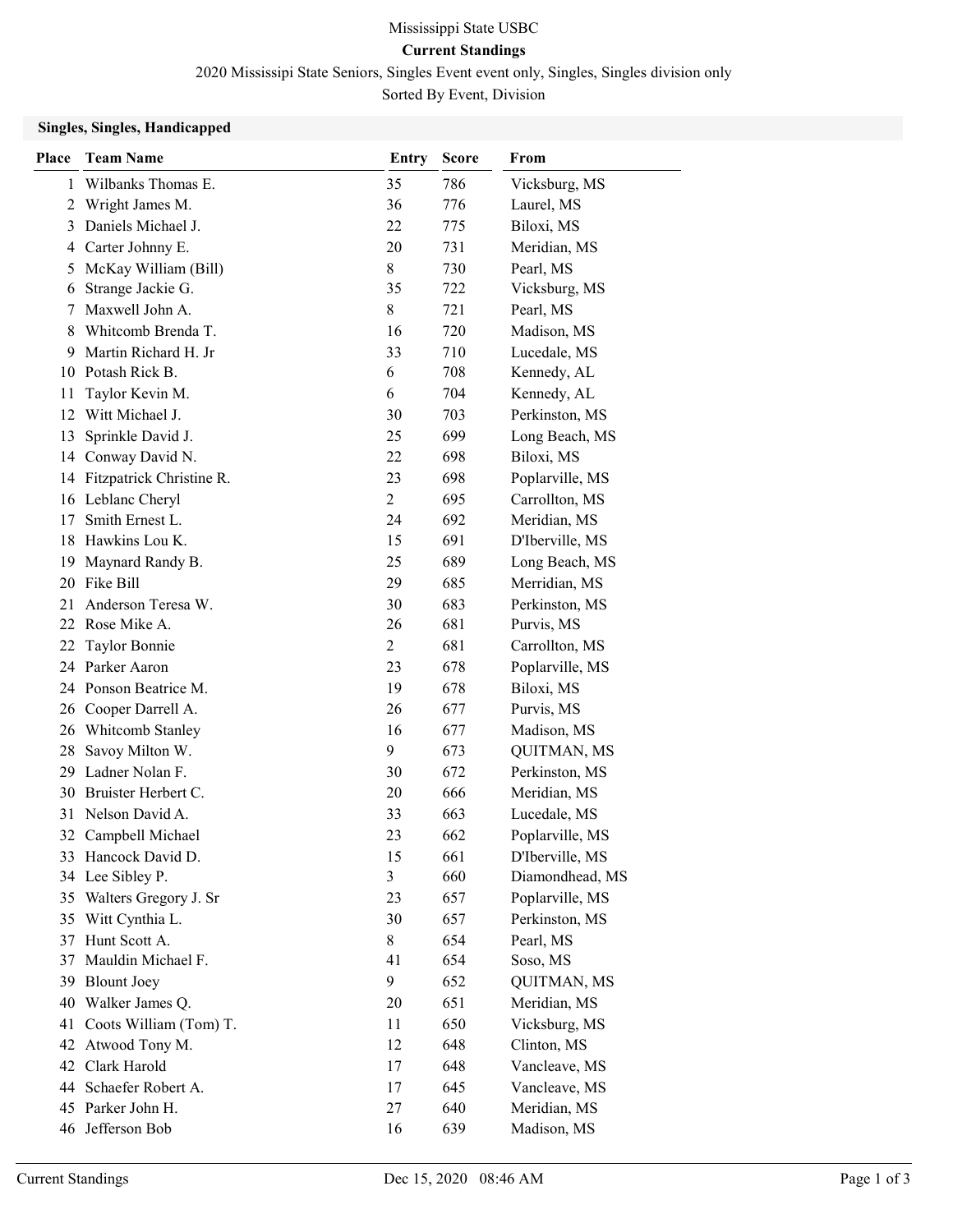Current Standings

2020 Mississipi State Seniors, Singles Event event only, Singles, Singles division only

Sorted By Event, Division

### Singles, Singles, Handicapped

| Place | <b>Team Name</b>           | <b>Entry</b> | <b>Score</b> | From             |
|-------|----------------------------|--------------|--------------|------------------|
|       | 47 Bond Willam E. Sr       | 17           | 637          | Vancleave, MS    |
|       | 48 Butler Louis H.         | 13           | 636          | Long Beach, MS   |
| 49    | Potash Glenda              | 6            | 634          | Kennedy, AL      |
| 50    | Gamble James E. Jr         | 42           | 633          | Picayune, MS     |
|       | 50 Burchfield Wanda F.     | 2            | 633          | Carrollton, MS   |
| 52    | Orr Terry R.               | 22           | 632          | Biloxi, MS       |
| 52    | Fike Gordon K.             | 29           | 632          | Merridian, MS    |
| 52    | Sanders Pam                | 2            | 632          | Carrollton, MS   |
| 52    | Bond Janis D.              | 18           | 632          | Vancleave, MS    |
| 56    | Riggen Jeffrey D.          | 38           | 628          | PHILADELPHIA, MS |
|       | 56 Lee Philip D.           | 15           | 628          | D'Iberville, MS  |
|       | 58 Fiala Andrew F. III     | 36           | 627          | Laurel, MS       |
| 59    | Atwood Marcus A.           | 12           | 626          | Clinton, MS      |
| 60    | Thomas Ronnie              | 24           | 624          | Meridian, MS     |
| 61    | Johnston John P.           | 34           | 622          | Long Beach, MS   |
|       | 62 Pettit James W.         | 12           | 621          | Clinton, MS      |
| 63    | Ziething David A.          | 38           | 619          | PHILADELPHIA, MS |
|       | 63 Boone Kenneth L.        | 41           | 619          | Soso, MS         |
| 63    | Chase Edward (Bobby) W. IV | 12           | 619          | Clinton, MS      |
|       | 66 Matusiak Susan A.       | 5            | 618          | Columbus, MS     |
| 66    | Hyver Lester E.            | 5            | 618          | Columbus, MS     |
| 66    | Cheatwood Randall S.       | 11           | 618          | Vicksburg, MS    |
| 66    | Hall Chrissie F.           | 18           | 618          | Vancleave, MS    |
| 70    | Wentworth Allen P.         | 15           | 617          | D'Iberville, MS  |
| 71    | Jennings Mark              | 1            | 613          | Carrollton, MS   |
| 72    | Johnston Aracelis (Sally)  | 34           | 611          | Long Beach, MS   |
| 73    | Miller Pete D.             | 38           | 607          | PHILADELPHIA, MS |
| 74    | Shannon Carl               | 21           | 604          | Meridian, MS     |
| 75    | Goss Bobby D.              | 1            | 596          | Carrollton, MS   |
| 76    | Taylor Mary A.             | 6            | 594          | Kennedy, AL      |
| 77    | Hicks Art                  | 1            | 593          | Carrollton, MS   |
| 77    | Sanders James L.           | 1            | 593          | Carrollton, MS   |
|       | 79 Crews Donna M.          | 11           | 592          | Vicksburg, MS    |
| 80    | Vuyovich Kelly R.          | 14           | 590          | Petal, MS        |
| 81    | Potate Tommy C.            | 21           | 589          | Meridian, MS     |
| 81    | Quinlan John E.            | 8            | 589          | Pearl, MS        |
| 83    | <b>Enterkin Beverly</b>    | 9            | 588          | QUITMAN, MS      |
|       | 84 Lewis Kenyarder Sr      | 31           | 585          | Jackson, MS      |
| 85    | Murrell Donald A.          | 34           | 583          | Long Beach, MS   |
| 86    | Hall Michael J.            | 17           | 577          | Vancleave, MS    |
| 87    | Ostenson Terry A.          | 19           | 575          | Biloxi, MS       |
| 88    | Mendiola Jesse             | 20           | 573          | Meridian, MS     |
| 88    | Hyver Karen A              | 5            | 573          | Columbus, MS     |
| 90    | Schaefer Sara B.           | 18           | 570          | Vancleave, MS    |
| 91    | Parent Kenneth A. Jr       | 13           | 568          | Long Beach, MS   |
| 92    | Titus Maximillian J.       | 13           | 567          | Long Beach, MS   |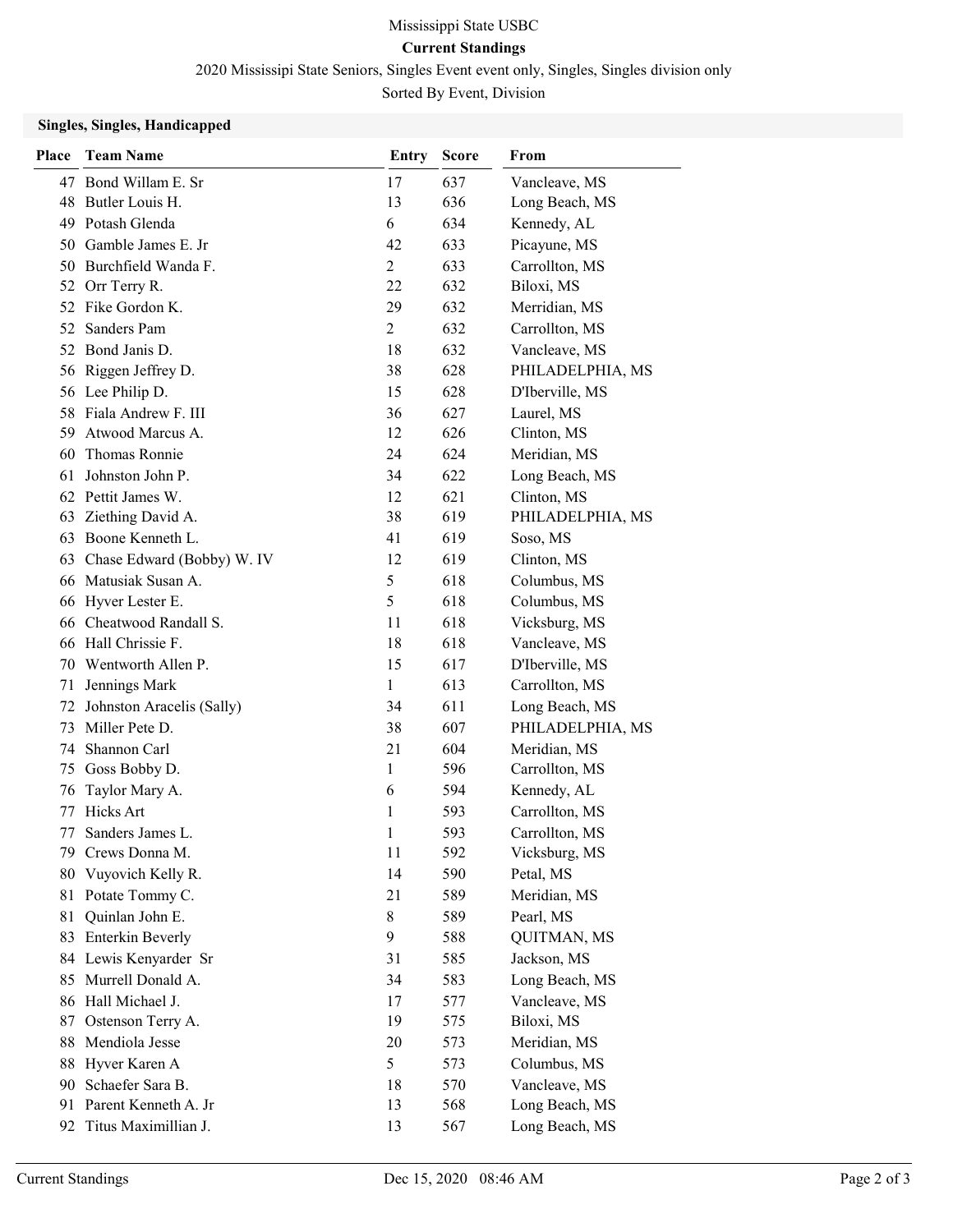Current Standings

2020 Mississipi State Seniors, Singles Event event only, Singles, Singles division only

Sorted By Event, Division

### Singles, Singles, Handicapped

| Place | <b>Team Name</b>           | Entry | <b>Score</b> | From           |
|-------|----------------------------|-------|--------------|----------------|
|       | 92 Pitre Simon A. Jr       | 13    | 567          | Long Beach, MS |
|       | 94 Foster Guy W.           | 36    | 564          | Laurel, MS     |
| 95    | Cromeans Willie            | 7     | 563          | Hamilton, AL   |
|       | 96 Smith Gregory L.        | 10    | 559          | Pascagoula, MS |
|       | 97 Yeager David W.         | 10    | 556          | Pascagoula, MS |
| 98    | Barnes Edna M.             | 34    | 553          | Long Beach, MS |
|       | 99 Copeland M A.           | 20    | 550          | Meridian, MS   |
| 100-  | Clark Jane                 | 18    | 547          | Vancleave, MS  |
|       | 101 Williams Anthony F. Sr | 16    | 545          | Madison, MS    |
|       | 102 Hughes David L.        | 37    | 542          | Purvis, MS     |
| 103   | Braun James D.             | 22    | 537          | Biloxi, MS     |
|       | 104 Denison Mark T.        | 5     | 535          | Columbus, MS   |
|       | 105 Brady Joan E.          | 14    | 520          | Petal, MS      |
|       | 106 Lynch Debra M.         | 11    | 508          | Vicksburg, MS  |
| 107   | Sellman Niel W.            | 7     | 498          | Hamilton, AL   |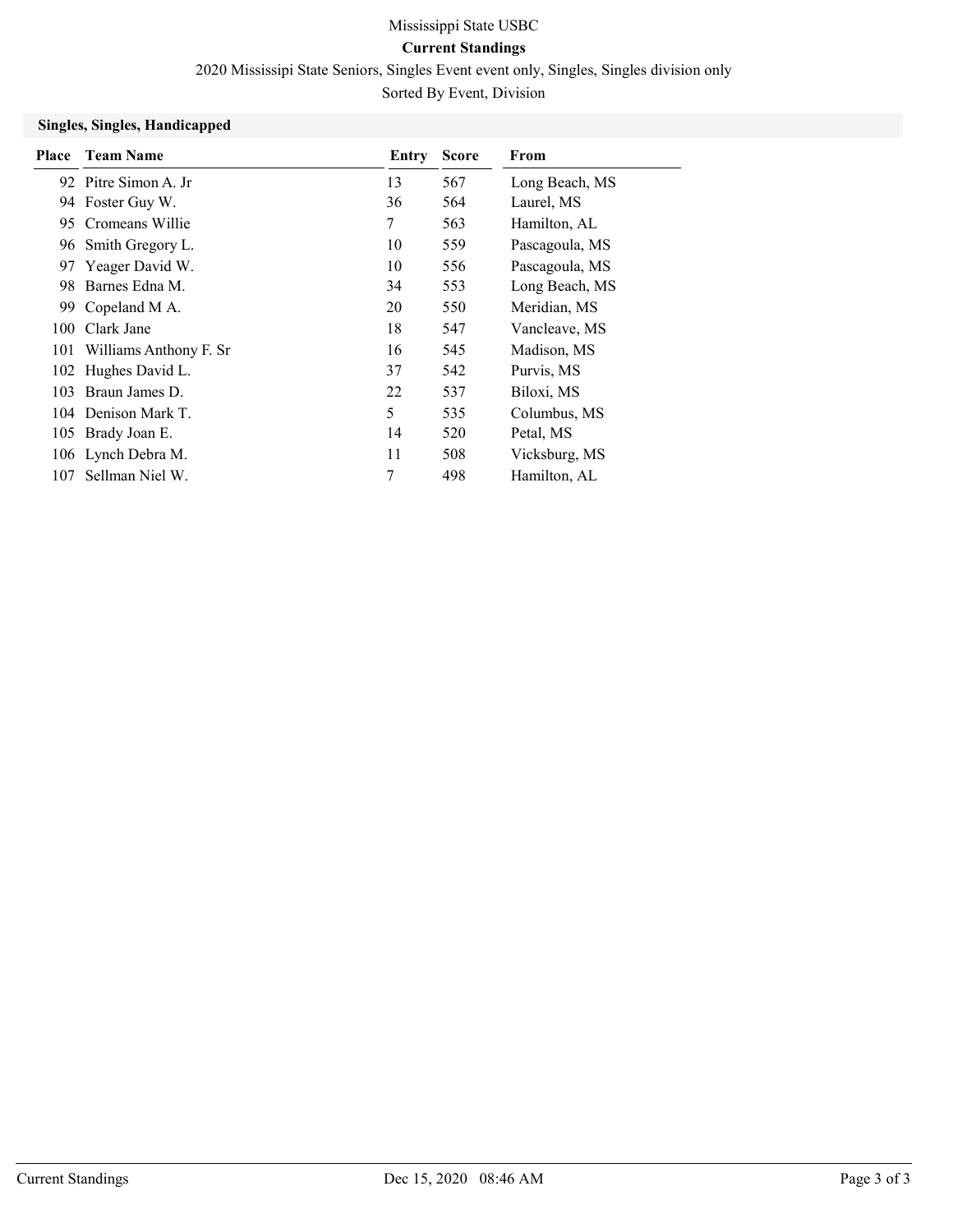# Mississippi State USBC Current Standings 2020 Mississipi State Seniors, All Events event only Sorted By Event, Division

#### All Events, Class A, Handicapped

| <b>Place</b>   | <b>Team Name</b>    | Entry | <b>Score</b> | From            |
|----------------|---------------------|-------|--------------|-----------------|
| 1              | Hawkins Lou K.      | 15    | 1,379        | D'Iberville, MS |
| $\mathfrak{D}$ | Boone Kenneth L.    | 41    | 1,322        | Soso, MS        |
| 3              | Ponson Beatrice M.  | 19    | 1,285        | Biloxi, MS      |
| 4              | Bruister Herbert C. | 20    | 1,282        | Meridian, MS    |
| 5              | Bond Janis D.       | 18    | 1,275        | Vancleave, MS   |
| 6              | Clark Harold        | 17    | 1,258        | Vancleave, MS   |
| 6              | Bond Willam E. Sr   | 17    | 1,258        | Vancleave, MS   |
| 8              | Parker Aaron        | 23    | 1,239        | Poplarville, MS |
| 9              | Burchfield Wanda F. | 2     | 1,227        | Carrollton, MS  |
| 10             | Hall Michael J.     | 17    | 1,208        | Vancleave, MS   |
| 11             | Hyver Lester E.     | 5     | 1,172        | Columbus, MS    |
| 12.            | Schaefer Robert A.  | 17    | 1,165        | Vancleave, MS   |
| 13             | Goss Bobby D.       | 1     | 1,162        | Carrollton, MS  |
|                | 14 Schaefer Sara B. | 18    | 1,150        | Vancleave, MS   |
| 15             | Clark Jane          | 18    | 1,135        | Vancleave, MS   |

### All Events, Class B, Handicapped

| Place | <b>Team Name</b>          | Entry          | <b>Score</b> | From            |
|-------|---------------------------|----------------|--------------|-----------------|
| 1     | Cooper Darrell A.         | 26             | 1,400        | Purvis, MS      |
| 2     | Strange Jackie G.         | 35             | 1,361        | Vicksburg, MS   |
| 3     | Mauldin Michael F.        | 41             | 1,353        | Soso, MS        |
| 4     | Leblanc Cheryl            | $\overline{2}$ | 1,347        | Carrollton, MS  |
| 5     | Ladner Nolan F.           | 30             | 1,344        | Perkinston, MS  |
| 6     | Potash Rick B.            | 6              | 1,337        | Kennedy, AL     |
| 7     | Walters Gregory J. Sr     | 23             | 1,321        | Poplarville, MS |
| 8     | Anderson Teresa W.        | 30             | 1,313        | Perkinston, MS  |
| 9     | Quinlan John E.           | 8              | 1,285        | Pearl, MS       |
|       | 10 Lee Philip D.          | 15             | 1,278        | D'Iberville, MS |
| 11    | Butler Louis H.           | 13             | 1,249        | Long Beach, MS  |
| 12    | Wentworth Allen P.        | 15             | 1,243        | D'Iberville, MS |
| 13    | Sanders James L.          | 1              | 1,239        | Carrollton, MS  |
| 14    | Matusiak Susan A.         | 5              | 1,197        | Columbus, MS    |
| 15    | Johnston John P.          | 34             | 1,174        | Long Beach, MS  |
| 16    | Johnston Aracelis (Sally) | 34             | 1,163        | Long Beach, MS  |
| 17    | Hyver Karen A             | 5              | 1,162        | Columbus, MS    |
| 18    | Yeager David W.           | 10             | 1,139        | Pascagoula, MS  |
| 19    | Ostenson Terry A.         | 19             | 1,131        | Biloxi, MS      |
| 20    | Titus Maximillian J.      | 13             | 1,111        | Long Beach, MS  |
| 21    | Denison Mark T.           | 5              | 1,050        | Columbus, MS    |

### All Events, Class C, Handicapped

| <b>Place</b> Team Name | Entry | Score | From               |
|------------------------|-------|-------|--------------------|
| 1 Maynard Randy B.     | 3     | 1.413 | Diamondhead, MS    |
| 2 McKay William (Bill) | 8     | 1.377 | Pearl, MS          |
| 3 Savoy Milton W.      | 9     | 1.363 | <b>OUITMAN, MS</b> |
| 4 Taylor Kevin M.      | 6     | 1.356 | Kennedy, AL        |
| 5 Witt Michael J.      | 30    | 1.353 | Perkinston, MS     |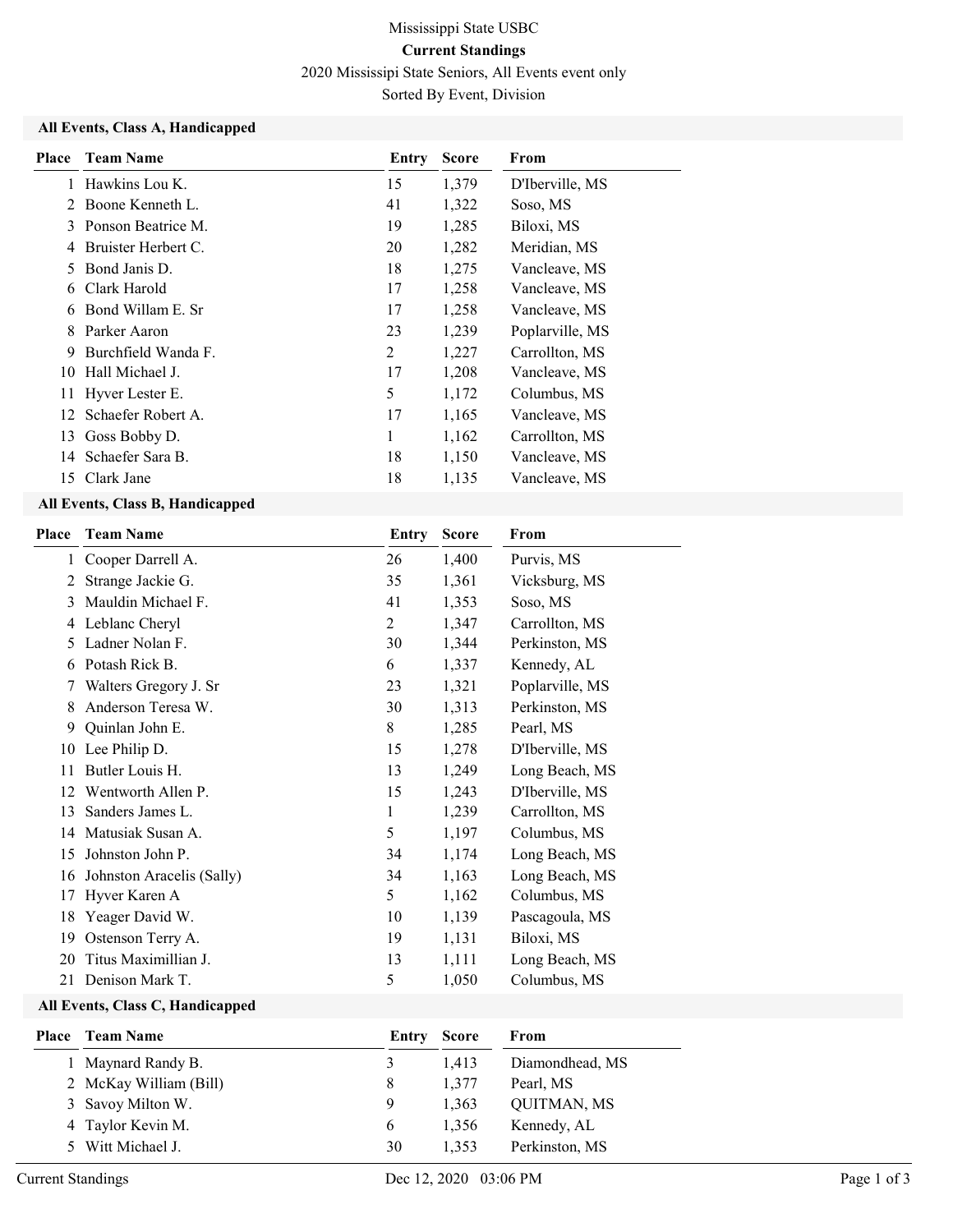### Current Standings

2020 Mississipi State Seniors, All Events event only

Sorted By Event, Division

### All Events, Class C, Handicapped

| Place | <b>Team Name</b>       | Entry | <b>Score</b> | From             |
|-------|------------------------|-------|--------------|------------------|
| 6     | Hancock David D.       | 15    | 1,326        | D'Iberville, MS  |
|       | Nelson David A.        | 33    | 1,314        | Lucedale, MS     |
| 8     | Campbell Michael       | 23    | 1,300        | Poplarville, MS  |
| 9     | Whitcomb Stanley       | 16    | 1,292        | Madison, MS      |
| 10    | Witt Cynthia L.        | 30    | 1,280        | Perkinston, MS   |
| 11    | Atwood Marcus A.       | 12    | 1,269        | Clinton, MS      |
| 12    | Foster Guy W.          | 36    | 1,251        | Laurel, MS       |
| 13    | Coots William (Tom) T. | 11    | 1,240        | Vicksburg, MS    |
| 14    | Sanders Pam            | 2     | 1,234        | Carrollton, MS   |
| 15    | Ziething David A.      | 38    | 1,220        | PHILADELPHIA, MS |
| 16    | Hall Chrissie F.       | 18    | 1,218        | Vancleave, MS    |
| 17    | Hicks Art              | 1     | 1,212        | Carrollton, MS   |
| 18    | Smith Gregory L.       | 10    | 1,200        | Pascagoula, MS   |
| 19    | Mendiola Jesse         | 20    | 1,187        | Meridian, MS     |
| 20    | Murrell Donald A.      | 34    | 1,181        | Long Beach, MS   |
| 21    | Barnes Edna M.         | 34    | 1,093        | Long Beach, MS   |

### All Events, Class D, Handicapped

| Place | <b>Team Name</b>                 | <b>Entry</b> | <b>Score</b> | From               |
|-------|----------------------------------|--------------|--------------|--------------------|
|       | Daniels Michael J.               | 22           | 1,482        | Biloxi, MS         |
| 2     | Maxwell John A.                  | 8            | 1,412        | Pearl, MS          |
| 3     | Smith Ernest L.                  | 24           | 1,371        | Meridian, MS       |
| 4     | Rose Mike A.                     | 26           | 1,363        | Purvis, MS         |
| 5     | Wilbanks Thomas E.               | 35           | 1,354        | Vicksburg, MS      |
| 6     | Jennings Mark                    | 1            | 1,319        | Carrollton, MS     |
| 7     | <b>Enterkin Beverly</b>          | 9            | 1,297        | QUITMAN, MS        |
| 8     | Chase Edward (Bobby) W. IV       | 12           | 1,294        | Clinton, MS        |
| 9     | Fike Bill                        | 29           | 1,293        | Merridian, MS      |
| 10    | Orr Terry R.                     | 22           | 1,290        | Biloxi, MS         |
| 11    | Jefferson Bob                    | 16           | 1,284        | Madison, MS        |
| 12    | <b>Blount Joey</b>               | 9            | 1,279        | QUITMAN, MS        |
| 12    | Thomas Ronnie                    | 24           | 1,279        | Meridian, MS       |
| 14    | Hunt Scott A.                    | 8            | 1,276        | Pearl, MS          |
| 15    | Pitre Simon A. Jr                | 13           | 1,270        | Long Beach, MS     |
| 16    | Atwood Tony M.                   | 12           | 1,267        | Clinton, MS        |
| 17    | Miller Pete D.                   | 9            | 1,261        | <b>QUITMAN, MS</b> |
| 18    | Fike Gordon K.                   | 29           | 1,248        | Merridian, MS      |
| 19    | Braun James D.                   | 22           | 1,195        | Biloxi, MS         |
| 20    | Williams Anthony F. Sr           | 16           | 1,179        | Madison, MS        |
| 21    | Taylor Mary A.                   | 6            | 1,168        | Kennedy, AL        |
| 22    | Crews Donna M.                   | 11           | 1,167        | Vicksburg, MS      |
| 23    | Cheatwood Randall S.             | 11           | 1,154        | Vicksburg, MS      |
|       | 24 Lynch Debra M.                | 11           | 1,091        | Vicksburg, MS      |
|       | All Events, Class E, Handicapped |              |              |                    |
| Place | <b>Team Name</b>                 | Entry        | <b>Score</b> | From               |
|       | 1 Wright James M.                | 36           | 1,446        | Laurel, MS         |